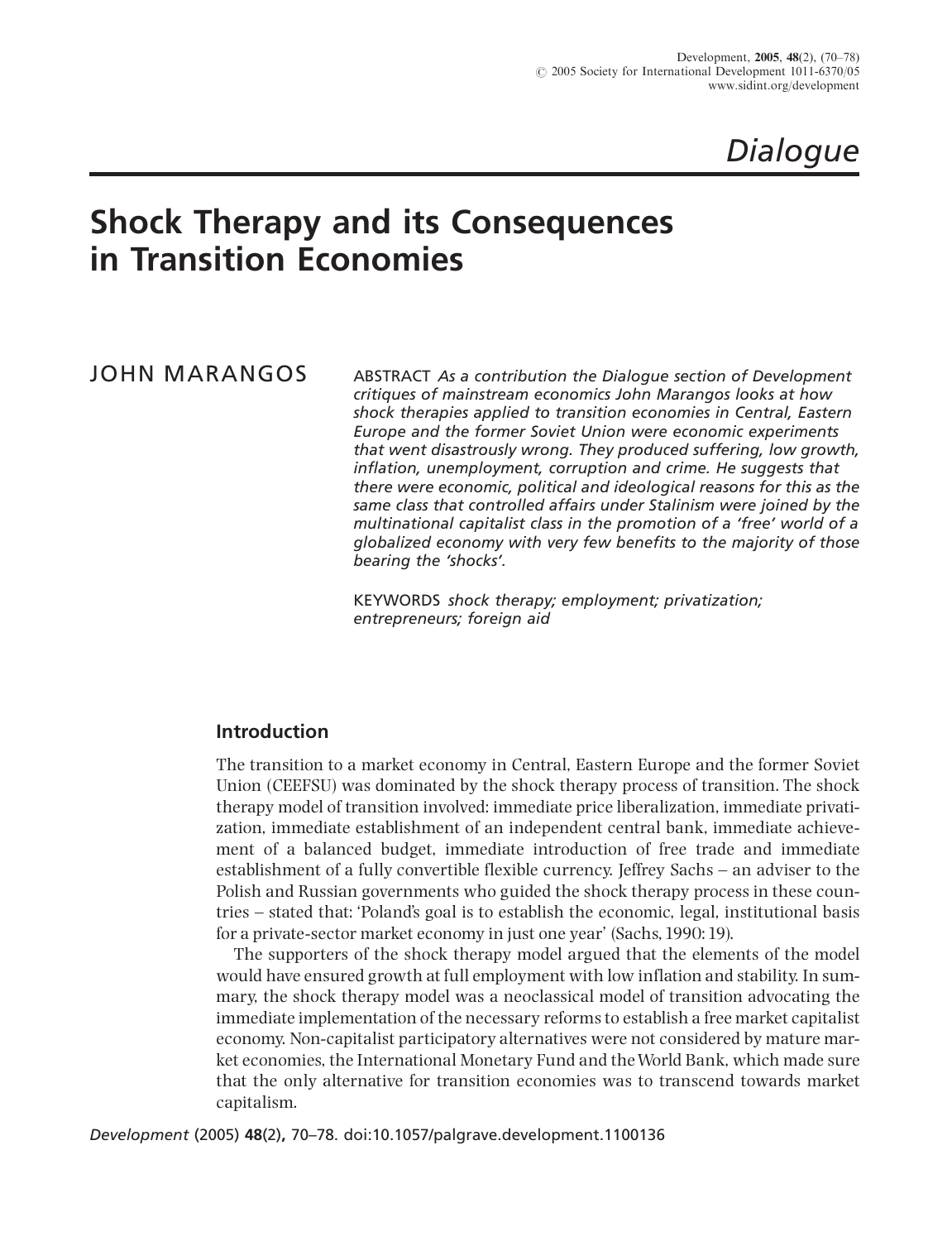The shock therapy process did not deliver the promised high living standards to the people in transition economies. Instead, economic collapse, stagnation, inflation and unemployment were characteristics of the process, accompanied with the familiar outcomes of poverty and crime. Could it be argued that, in actual fact, the shock therapy process had the aim to create capitalism in CEEF-SU at any cost? Could it be argued that the only way to create immediate capitalism in transition economies required the cooperation of the established elite? Lastly, could it be argued that the only way to gain the cooperation of the established elite was by providing the means for the elite's personal enrichment at a cost to the standards of living of the average citizen? The paper aims to answer these questions by demonstrating that shock therapy and the immediate establishment of capitalism was motivated by the self-interest of the capitalist classes in mature market economies, using the IMF and World Bank as enforcement agents, which required the transformation of the elite of the Stalinist system into a capitalist class. An analysis of shock therapy from this perspective requires an identification of the role of the following elements of the shock therapy model: ideology, initial conditions, institutions, speed, privatization, foreign aid and social policy. In the following an analysis of the role of each aforementioned elements of shock therapy model takes place.

# The role of ideology

Ideology always plays a profound role in any political^economic system, especially in the process of change, because each economic system is based on certain values. Non-material factors, such as ideas, theories, knowledge, values, norms, attitudes and expectations, were important in transition economies because they could have both induced and hindered change (Porket, 1998: 148). Supposedly, an ideological foundation for the development of a market system already existed in CEEFSU, based on the values, the deeply rooted individualism and rationality of the people.The need to strive for a better economic position, to accumulate wealth and competition are inherent in human behaviour and, thus, cannot be

eliminated. They can be suppressed, not eliminated. These values could have fostered an effective market system as long as all impediments to individual behaviour were removed. The shock therapy model associated governments with bureaucracy, waste and corruption and markets with individualism.

Thus, the ideology transmitted in CEEFSU was that of the triumph of capitalism.'Proletarian internationalism has given way to liberal universalism' (Sakwa, 1998: 73), and 'the word imperialism is out of style and no longer to be found in the dominant political lexicon, even though imperialism is present and does pillage and kill' (Galeano, 1991:254). The 'propensity to truck and barter' was presented as innate in human nature and essential for the speed of transition to global capitalism. The fall of Stalinism resulted in the 'retraditionalization'of society and the 'delegitimization of state action' (Sakwa, 1998:192, 193). All this was in line with the worldwide acceptance of free-market ideology. However, the use of the discretionary power of the government could have improved the outcome of the economic system by reducing market power. The goals of economic policy would have been derived through a participatory political process, and the government and the society would have been prepared to trade of freedom to achieve societal goals. The government should have used economic incentives to encourage individual behaviour appropriate to the social goals. Regulations could have been used where individual motivation was lacking. Individualism should have been combined with the common good, necessitating government intervention.

## The role of the initial conditions

The course of economic development initiated by the shock therapy process could have been considered radical in a historical context, since the experience of mature market economies demonstrated gradualism as the appropriate procedure. In the meantime, the imposition of the shock therapy model was based on an inadequate understanding of the institutions of the previously state-socialist countries, and it ran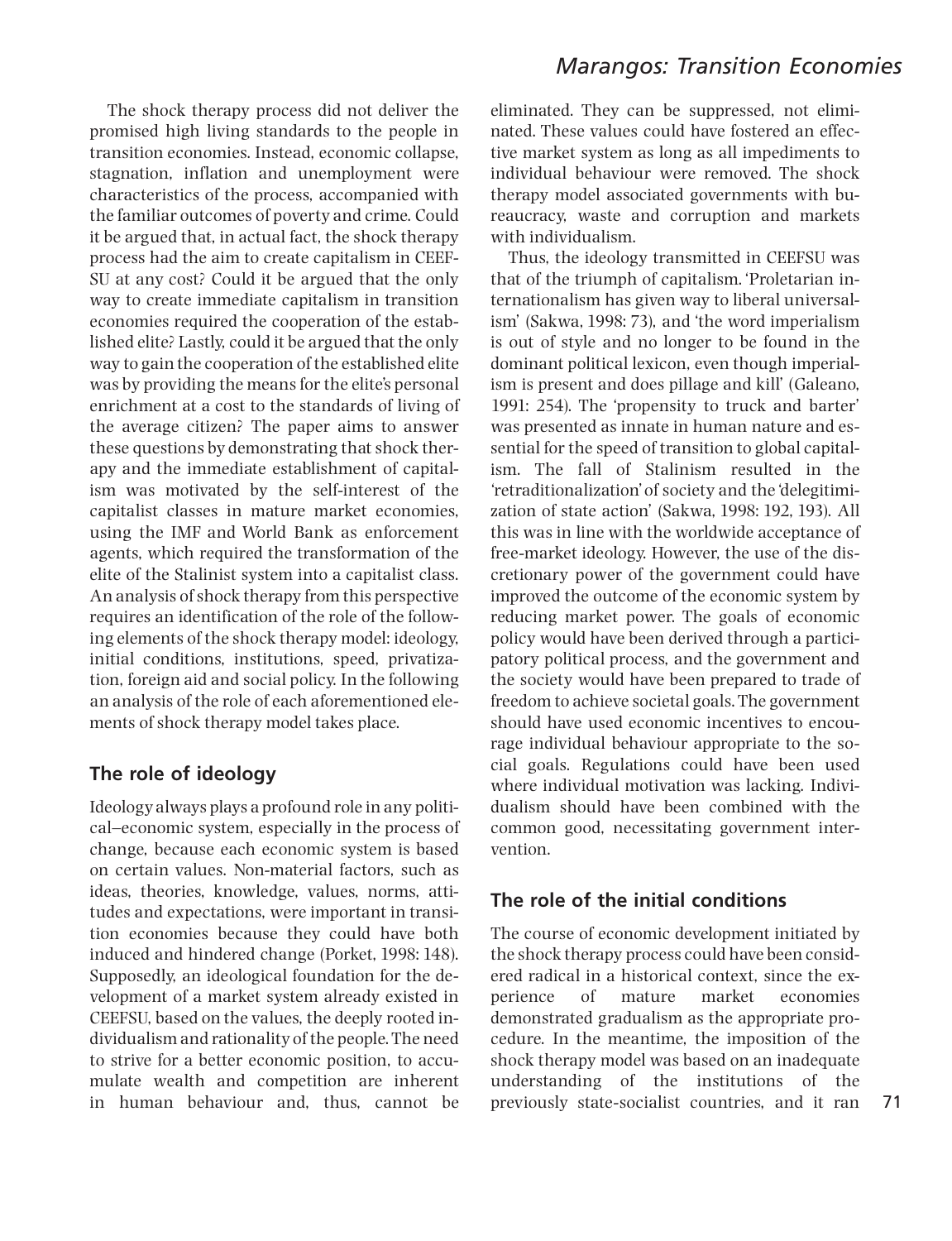counter to the historical traditions, present-day realities and actual possibilities of transition economies. The transition process, for shock therapy supporters, was not peculiar, complicated or enigmatic.'In fact in many ways it is a well-trotted path' (Sachs, 1993a:2). The problems faced had to be solved by ordinary means and the 'uniqueness' of the situation required unhesitating and determined action. Many elements of the transition programme did have general application across economies the shock therapy supporters argued. The development of market relations was path-independent, which implies that the development of market relations was not culturally embedded.

However, despite all their systemic similarities, the transition economies differed considerably from each other in many respects. The transition to a market economy was, by its nature, a path-dependent process. Path-dependency meant not only that transformation would have been affected by the initial state and, therefore, by the history of the system and country undergoing transformation, but also that steps taken earlier would have influenced the direction and speed of later policy choices. Shock therapy apologists sometimes repeat the excuse:'you can't make an omelette without breaking a few eggs'. Cohen  $(1998:249)$  argued that, if we were to learn anything from the past, 'there would be no omelette, only a mass of broken eggs in the form of crushed hopes and lives'.

### The role of institutions

The shock therapy transition model recommended economic policies independent of the present institutional structure. This presumably reflected their basic assumption of perfect knowledge. In the certain or calculable probabilistic world of neoclassical economics, there is no need for forward contracts since there cannot be any deviation from the foreseeable agreed terms of the contract. However, equations do not embody institutions.

Economic policy cannot ignore institutions since the institutional framework of an economic system is a basic element of its economic dynamics. Economic behaviour is highly influenced

by institutions, since individuals are not only atomistic beings, but also most importantly social beings. This is because economic behaviour is positioned in socially constructed institutional structures and not in an impersonal market process. Economic behaviour takes place within a'socio-economic context', with individual constraints 'which promote and prevent, reward and punish his or her actions' (Kregel et al., 1992: 85). Political^economic reforms fail not because market liberalization proceeds quickly or slowly, but because supportive institutional reforms develop too slowly. The pace of institutional development determines the pace of reforms.

Culture was extremely important in the development of the institutional structure. Culture provided a language-based conceptual framework for encoding, interpreting, processing and utilizing information, thus influencing the way informal constraints were specified. Conventions and norms were culture-specific. The future is uncertain and not calculable, so rational expectations in the neoclassical sense are impossible. Most economic activity is based on accepted conventions (Robinson,1974:8). For example, preferences were not exogenous in transition economies. Socially defined conventions about consumption substantially influenced consumer preferences. Because information was difficult to acquire, and limited, individuals depended on socially determined behaviour and conventions. The shock therapy transition model, however, ignored the specific elements of culture in the development of the institutional structure. In the shock therapy transition model there was no concern with the efficient design of institutions, the political and cultural consequences and how the existing institutions influenced transition to a market economy. Shock therapists ignored the importance of social institutions and the role of the state in the market.

The aim of market institutions was to encourage self-interest and, at the same time, safeguard the society from any tarnish of civic values by individualism. Institutions control the diverse individual interests in an efficient manner. Failure by suitable institutional structures to restrain the pursuit of self-interest inhibits the development of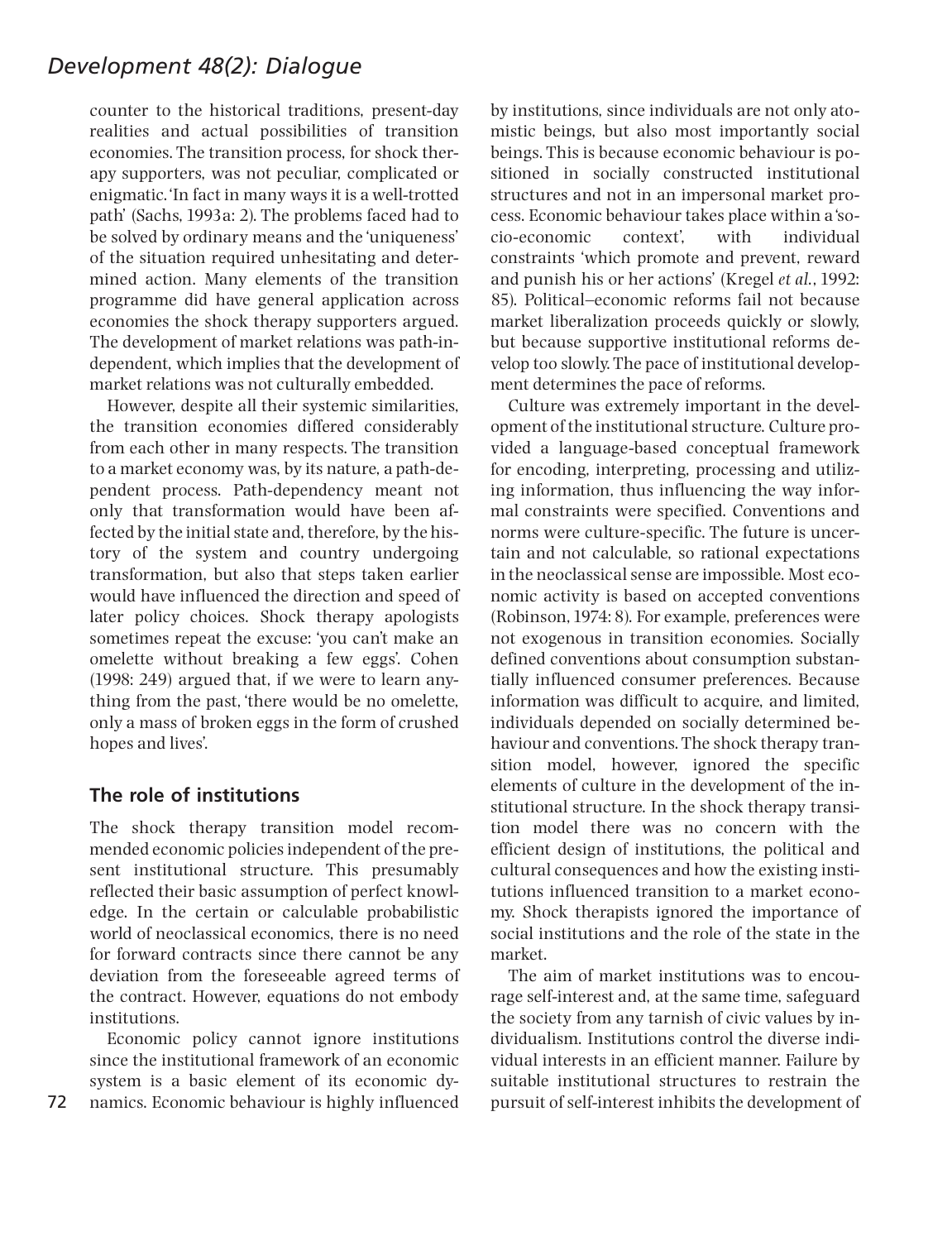a cohesive society. This was exactly what happened in transition economies. Corruption could not have been reduced in transition economies until the institutions of a market economy were fully established.When the state started to disintegrate, which resulted in an inability to foster an institutional framework, the only path remaining was that of a criminal sociopath (Bunknall, 1997:21).

In CEEFSU institutions of private property did not exist. There was no independent judiciary and no bourgeois state to enforce private property rights.Yet, without these guarantees, most capitalists remain reluctant to put money into productive investments. Hence there has been little productive investment and little development, and the economy continues to sink even after privatization. The result was widespread corruption  $-$  the term Mafia lost its exclusive Italian connotation (Holmstrom and Smith,  $2000:1$ ) – in which the new bourgeois was developed in a process of 'kleptocracy' (Eyal et al., 1997: 62). What shock therapy economists did not recognize was that the institutions of Western capitalism, including the legal, political and economics infrastructure were not easy to replicate. As a result, trust in such institutions was seriously undermined and slowly disappeared.

# The role of speed

Capitalism required a class of capitalists and a class of proletarians. These classes did not come into existence naturally and spontaneously. It was impossible for Russia, with a history of nearly 1,000 years of autocratic rule, to convert rapidly to capitalism since social norms, attitudes and the way of thinking restricted the development of capitalist institutions. The early hopes and expectations for a rapid transition 'were naïve at best' (Kagarlitsky,1993:88;Weisskopf,1996:286; Zwass, 1999:236). The teleological theories of progress behind the neoclassical models of transition were inapplicable for transition economies.

Given shock therapy's insistence on the need for speed, there was no time for a native capitalist class of small private entrepreneurs to mature over decades or centuries into large corporations. For the shock therapy approach to be able to set up the basis for 'normal' capitalist accumulation, capitalists had to be created as soon as possible. 'There was no feasible way his [Sachs's] privatization could be done legally, legitimately or morally' (Holmstrom and Smith, 2000: 9). This class had to be 'hothoused', virtually overnight. In the end, a combination of elements was essentially drafted to privatize the economy, using criminal methods: the underground Mafia, the nomenclatura and segments of the intelligentsia. Thus 'spontaneous privatization' was a deliberate strategy by the nomenclatura and criminal elements to transform itself into a capitalist class. Indeed, economic advisors ^ the highly paid missionaries and the Harvard Institute for International Development  $(HIID)$  – bear much of the responsibility for the creation of CEEFSU's criminal capitalists. Currently, there is an investigation into whether, and to what extent, the HIID broke US laws. It has been claimed that they channelled hundreds of millions of dollars from the US Agency for International Development into the hands of corrupt privatizers. Also, it is being ascertained to what extent Harvard academic advisors personally profited in the process (Holmstrom and Smith, 2000:9).

The introduction of market relations in CEEFSU has not delivered the desirable results. Burawoy and Krotov (1993), Burawoy (1996) and Reardon (1996) argued that the collapse of centrally administered socialism and the implementation of shock therapy gave rise to merchant rather than industrial capitalism. In merchant capitalism exchange dominated production and trade was orchestrated by the state by distributing export quotas, licenses and money credit. This was because, in an environment of chronic shortages in transition economies, enterprises were motivated by the maximization of profits, not through production but through trade, buying cheap and selling dear. The new entrepreneurs, the previous managers, operated in an environment of monopolistic behaviour, illegal transactions and against weak state competitors. The introduction of market relations could not have eliminated such behaviour, as there was a blossoming of premodern forms of exploitation. Monopoly and barter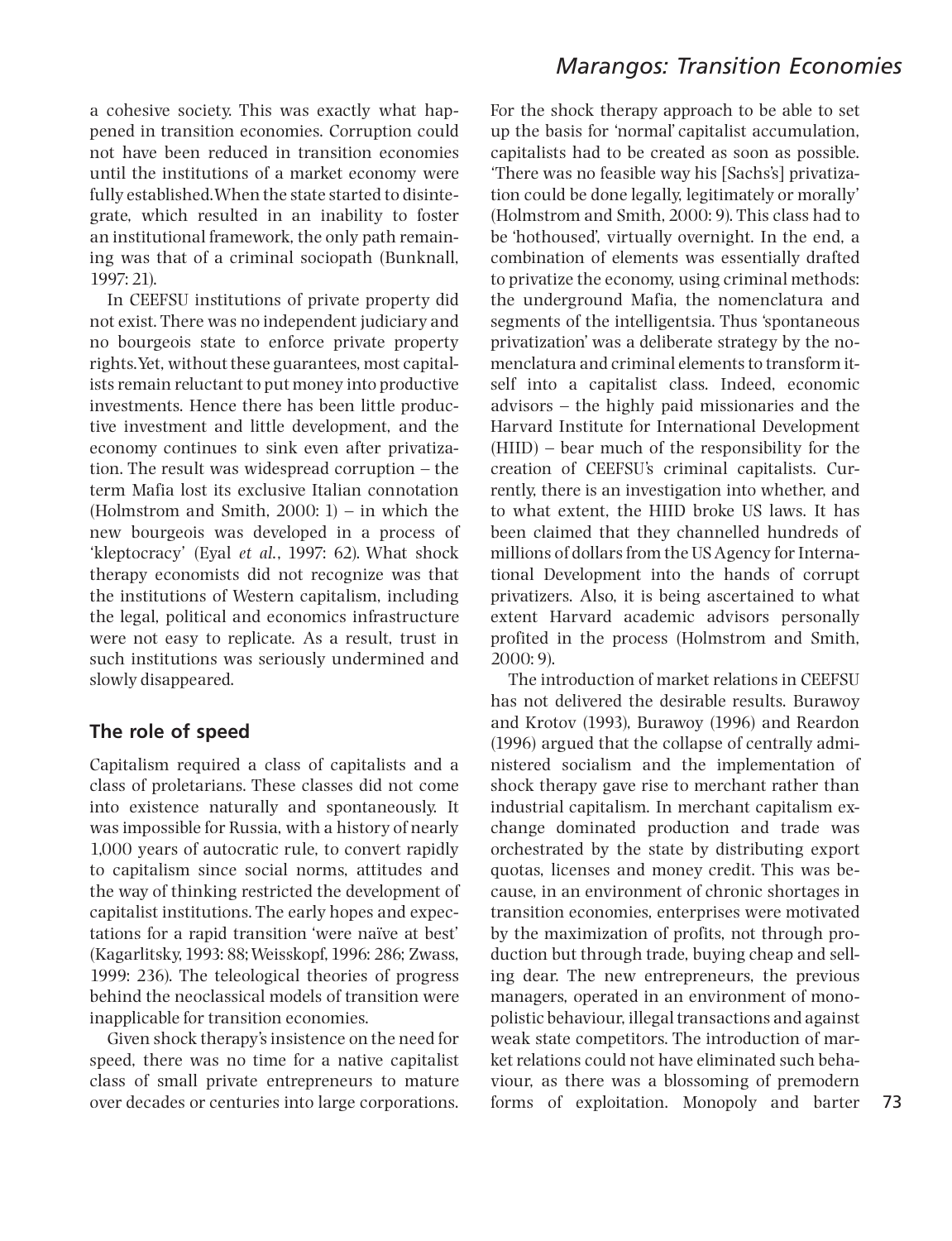increased because of the disintegration of the party state. The withering away of the party state led to the reconstruction of the economy and the emergence of a fragmented, anaemic and ineffective liberal democracy, incapable of introducing a market economy with hard budget constraints. Hence, the new entrepreneurs, rather than thinking long-term, tended to seek quick enrichment and, in fact, were highly ambivalent toward capitalism, since they were used to weak state competitors, behind-the-scenes transactions and monopolistic behaviour (Share, 1995: 573).

Merchant capitalism did not evolve into industrial capitalism. Rather it inhibited the development of capitalism by conserving anti-capitalist forms of production upon which it survived. That is to say, merchant capitalism, as both Weber and Marx demonstrated, was a development away from bourgeois industrial capitalism (Burawoy and Krotov, 1992: 17-18). Corruption under the previous regime was a result of necessity, due to the shortcomings of the central administration of the allocation of resources. Today, however, due to the adoption of the shock therapy process of transition, corruption has become the predominant medium of accumulation. This unprecedented level of corruption resulted not only in a loss of tax revenue but also in the erosion of the evolutionary process of the development of the capitalist class. In addition, capitalist ideology based on the rule of law has been eroded. The voluntary relationships between economic actors in the market system have been replaced by a combination of greed and fear, making the development of a civilized capitalist system impossible. 'Today, as yesterday, the process of primitive accumulation is not a pretty one' (Holmstrom and Smith, 2000: 4). Consequently, 'there is no market road to a market economy: it requires a strong centralized state that dictates the transition to economic actors' (Burawoy,1996:275).

### The role of privatization

In conditions of general uncertainty, it was impossible to carry out privatization without weakening economic links and undermining managerial confidence and efficiency. This resulted in destabilizing production, destroying productive forces, increasing unemployment and generally deepening the crisis. Privatization simply resulted in enriching the managers, without any benefit to the workers or to production. The collapse of central administration passed power from the central authority to the managers, who appropriated  $-$  'stole'  $-$  the enterprise's assets through spontaneous privatization, transforming themselves into a new bourgeoisie. In Russia, due to the sluggish institutional structure, the former Russian nomenclatura, often in collaboration with Mafia-like groups, allegedly composed of former KGB officers, was more successful than its Central European counterparts in turning public property into private wealth. Eyal et al. (1997: 62) characterized post^Stalinist Central Europe as 'capitalism without capitalists', while the emerging Russian structure was 'capitalists without capitalism'. Those running Russia are 'the same old crooks (quite literally) who ran it before', the 'self^ professed Communists turned-anti-Communists', but nowadays they have money to spend and invest abroad (Ticktin, 1998:90; Cohen, 1998:244). Trotsky had argued that it was self-evident that members of the 'bureaucracy' would, in the end, have preferred to own property, rather than to have administered state enterprises (Ticktin, 1998:81).

The myth behind the development of the widespread ownership of private property through the free distribution of vouchers ^ 'peoples' privatization' – had not materialized, nor had the dream of 'people's capitalism'. For the transition towards capitalism to succeed, it was essential to gain the support of the managers. Support was gained by allowing management to keep its privileged position and, at the same time, to substantially increase their fortunes despite the 'free distribution of shares'. Control still rested with management, who disregarded the owners of vouchers. They considered vouchers to be inconvenient, as they did not help raise capital but required a dividend payment. In many cases in Russia, managers encouraged workers to buy more shares in the enterprise so as to strengthen their own control, which resulted in the concentration of large amounts of capital in the hands of the few. Finally, the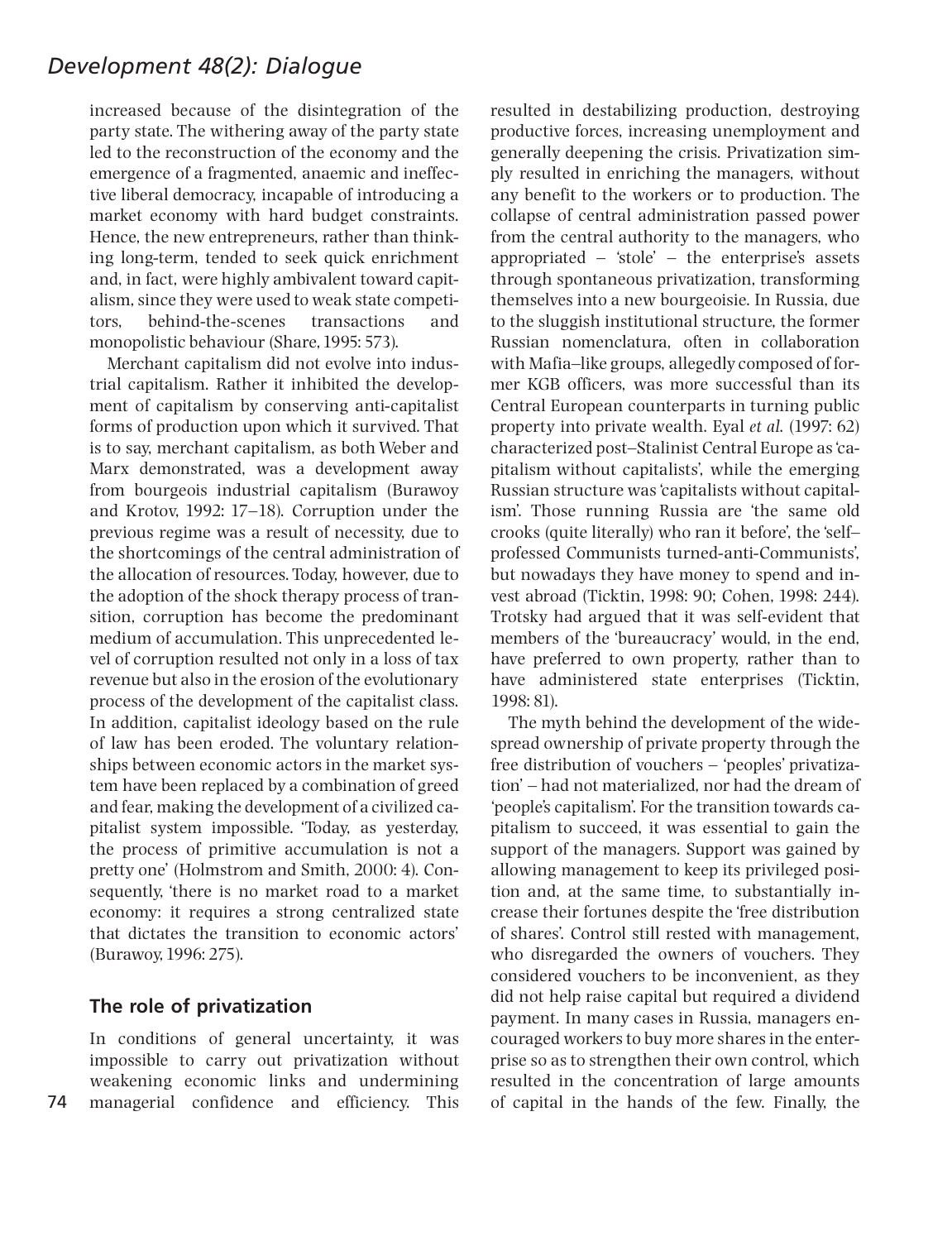bureaucracy 'got what it wanted:a title to property and the right for the first time to be defined as a 'class' in its own right' (Ticktin, 1998:90). In such an environment 'it is not the state which is privatizing the soviet enterprise, but the soviet enterprise which is privatizing the state' (Clarke, 1992: 5). In reality, privatization was a misnomer; it was, in fact, 'decentralization' (Eval et al., 1997: 71; Cohen and Rogers,1996:102).

At the end,'not only despite, but because of marketization' (Parish and Michelson, 1996: 1045) through the free distribution of vouchers, a dominant class of private owners emerged.We should not at all be surprised by the outcome. The voucher privatization of state enterprises in transition economies was reminiscent of Roemer's coupon economy. Roemer (1996a:386) and Bardhan (1993: 149) demonstrated that, if vouchers representing shares in the nation's firms were equally distributed to all citizens and held as traditional private property, with the right to sell, such vouchers would have rapidly become concentrated in the hands of a few. It was individually optimal for the weak and disadvantaged to sell the vouchers (Nolan,1995:107). Under Roemer's version of market socialism, the poor and the middle class would have been only able to exchange, not liquidate, their vouchers and, therefore, would have remained the dominant voucher-holders (Roemer, 1996b:29).

The initial distribution of ownership should had been a major concern, because it would have determined the distribution of power and influenced equity and efficiency. Because markets did not approximate perfect competition and were dominated by domestic and international monopolies, the initial distribution of power increased inequalities. In addition privatization, through the distribution of free vouchers, did not change the competitive environment. Thus monopoly power was not reduced and success in business was linked inextricably to the personal relations enjoyed. As a result, the entry of new firms was obstructed and innovation stifled.

The transition economies lacked private capitalists with the necessary financial capital to purchase enterprises, making foreign ownership the only alternative. It was not by coincidence that

foreign capital came to the rescue of transition economies. This was an act of purposeful action by the mature market economies, ensuring that foreign ownership was the only permissible medium of privatization. A process, like shock therapy, implicitly had the goal of initiating the destruction of any institutional barrier inhibiting the penetration, influence and power of foreign capital. The International Monetary Fund and theWorld Bank were responsible for creating the depression in transition economies through the collapse of domestic markets and COMECON, the development of the hard budget constraint, and the provision of foreign aid conditional on satisfying specific 'shock therapy' targets. In such an environment, the only interested buyers come from abroad at a price'for next to nothing' (Gowan,1995:45). There was 'a brutal struggle to steal everything they could get their hands on' (Holmstrom and Smith, 2000:7). Equally important was the pressure exerted on governments of transition economies to sell state assets and public utilities to multinational companies (the only possible buyers) to reduce fiscal deficits, lower inflation and discipline the labour market by inducing high unemployment. Effectively, multinationals practiced 'cherry-picking' in the name of global integration and national disintegration (Radice, 1993: 10). Packages of incentives and legal regulations were often negotiated on a case-by-case basis, making the process appear arbitrary and even corrupt (Smyth, 1998:366). As Bucknall (1997:8) stated,'it must be great fun remaking nations, a chance few ever get, and it must be even better when it is personally profitable'. Nevertheless, 'this does not so much suggest a new era on the globe as something rather old fashioned which, in the days of communism, used to be called imperialism' (Gowan,1995:60).

### The role of foreign aid

The international organizations and mature market economies were certainly not sending massive amounts of aid eastwards to facilitate the transition. There was no second Marshall Plan. However, this did not preclude massive political intervention from outside to ensure that the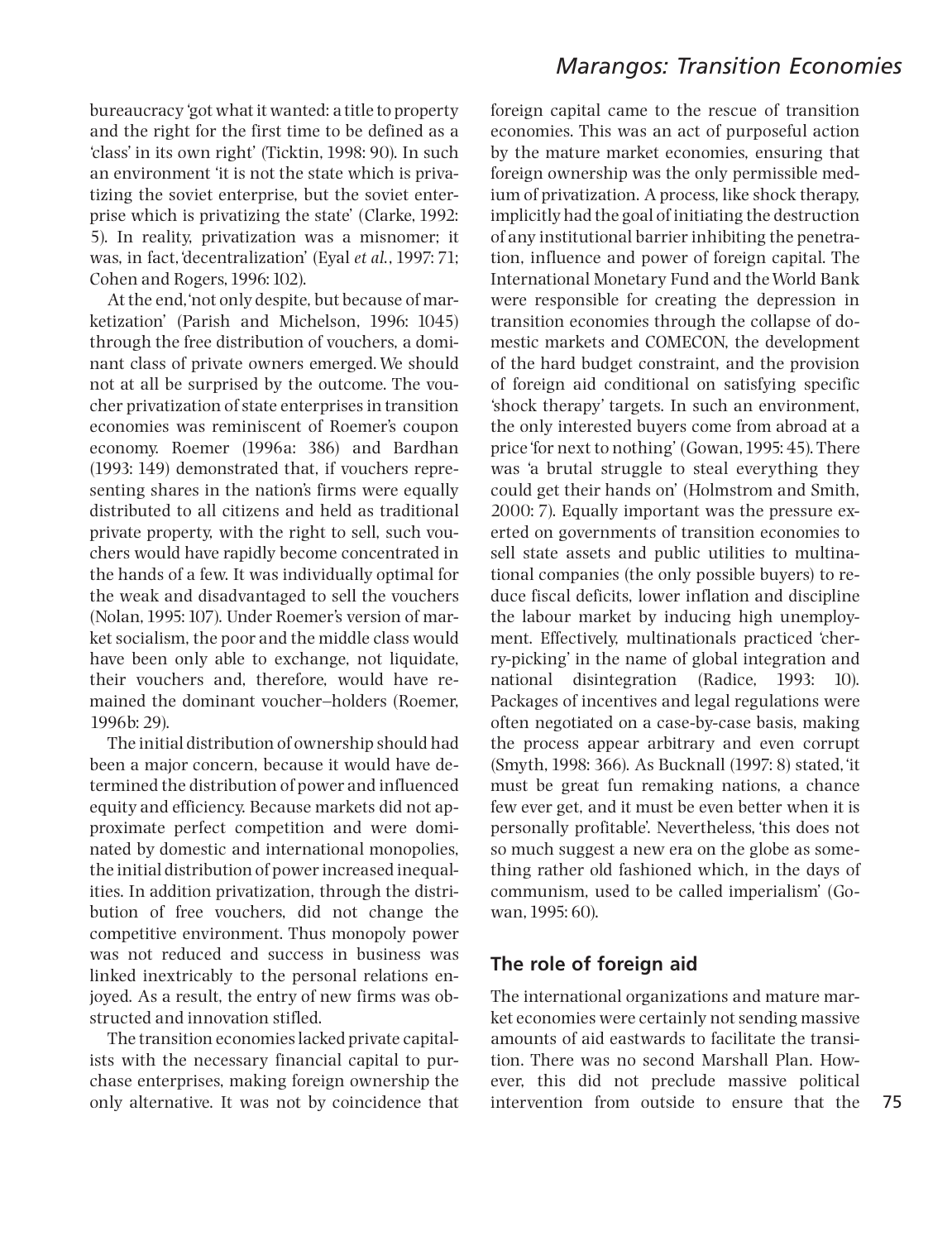transition economies adopted the 'right'course of economic action. The development policies pursued and funded by the IMF and the World Bank were inimical both to the interests of the people and to the natural environment in CEEFSU. Meanwhile, neither international organizations nor mature market economies wished to see the transition economies descend into complete chaos. Hence the strategy was to provide limited and conditional support for market reforms to allow for the international exploitation of parts of the transition economies, integrate the transition economies into the world financial system, and permit a very narrow sector of their domestic population to enrich themselves. This, of course, would not have led to the rebirth of the transition economies. Nor would it have improved the lives of the ordinary people. However, it would have kept the elite of the transition economies quiet internationally and prevented disturbances in CEEFSU spilling over into the wider world. If the mature market economies could have gained access to cheap resources, then so much the better for them (Arnot, 1998:234).

If the mature market economies really wished to improve the chances of a democratic consolidation in transition economies they should have forgiven old debts, offered generous new aid, and dismantled their own trading restrictions (Blackburn, 1991a: xv). Instead, the conditional nature of IMF and World Bank funding assured investors that transition governments would not bend to popular pressures to abandon the shock therapy policies. The IMF and World Bank's financial and technical assistance programs to CEEFSU stipulated that recipients could neither place restrictions on foreign direct investment nor encourage development banking. For example, the terms of a World Bank loan agreement constrained the ability of the Polish Development Bank to issue direct, subsidized industrial loans. Moreover, these international organizations barred transition economies from pursuing gradualist reforms or state intervention. The dependence of the IMF and World Bank on the US capital market for their funds has effectively transformed these institutions into agents of United States foreign policy (Barratt-Brown,1995:327).

#### The role of social policy

Social protection was embedded in centrally administered socialism and was expressed as a cumulative series of rights. Today in CEEFSU poverty is endemic, together with humiliation and economic collapse. Transition governments have been pressed by the IMFand theWorld Bank to cut public spending and, in particular, to eliminate the large public subsidies for housing and food. Privatization exposed the population to the risks of the market without any institutionalized safeguards and ensured the loss of guaranteed shelter and cheap food, which constituted a denial of the collectivist ethic of the previous system. The IMF insisted on spending cuts in education, medicine, culture and even assistance to people disabled by the Chernobyl nuclear disaster (Kagarlitsky, 1999:26). This was in contrast to the controversialWorld Development Report on Poverty, produced by the World Bank when Joseph Stiglitz was chief economist, which argued that effective safety nets should have been created before free-market reforms were introduced. Indeed, the transition process required an adequate social policy. Its creation should have been an integral part of the transition design, since as it was required to cushion the most vulnerable groups of the population, as well as to ensure political support. However, the shock therapy did not provide adequate resources for an effective social policy.

#### Conclusion

It has been demonstrated that the shock therapy model incorporated, in addition to immediate liberalization of the transition economies, the following:

- An imposed ideology of free markets;
- No concern about the initial conditions of transition economies;
- Ignored the development of institutions;
- Resulted in the development of merchant capitalism;
- Used privatization methods to facilitate ownership by the Stalinist elite and multinationals;
- Linked the limited foreign aid with the achievement of shock therapy strategies;
- Resources were inadequate to provide social protection.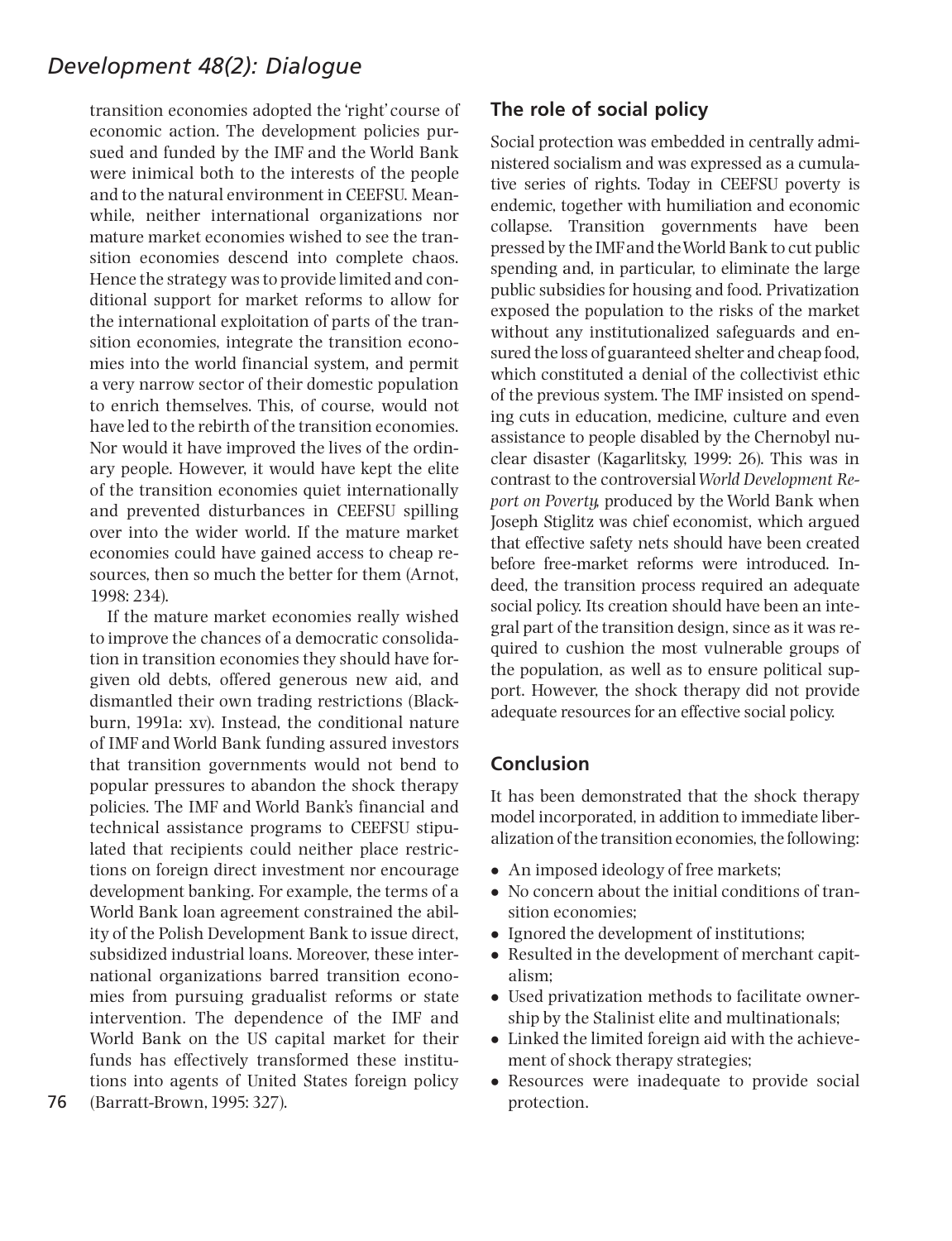# Marangos: Transition Economies

In such an environment it should not be a surprise that transition economies suffered, and most of them are still suffering, low growth, inflation, unemployment, corruption and crime. In addition, a domestic capitalist class, the same class that controlled economic-political-ideological

affairs under Stalinism dominates the economy. Jointed by the multinational capitalist class, the same class that dominated economic-politicalideological affairs in the 'free' world but now it has become truly international it had become globalized.

#### References

- Arnot, B. (1998) 'From Collapse to Disintegration: the Russian Economic Transition', in M. Cox (ed.) Rethinking the Soviet Collapse. Sovietology, The death of communism and the New Russia, London: BookEns Ltd.
- Bardhan, P.K. (1993) 'On tackling the Soft Budget Constraint in Market Socialism', in P.K. Bardhan and J.E. Roemer (eds.) Market Socialism:The current debate, Oxford:Oxford University Press.
- Barratt-Brown, M. (1995) Models in Political Economy second Edition, Melbourne: Penguin Books.
- Blackburn, R. (1991a) 'Preface', in R. Blackburn (ed.) After the Fall.The Failure of Communism and the Future of Socialism, London: Verso.
- Bucknall, K.B. (1997) 'Why China has Done Better that Russia since1989',Working Papers in Economics, Griffith University, Department of Economics, No.14, April.
- Burawoy, M. (1996) 'Why Coupon Socialism Never Stood a Chance in Russia: The political conditions of economic transition', in E.O.Wright (ed.) Equal Shares. Making SocialismWork.The Real Utopias Project,Volume II, London:Verso.
- Burawoy, M. and P. Krotov (1992) 'The Soviet Transition To Capitalism: Worker control and economic bargaining in the wood industry', American Sociological Review 57:16-38.
- Burawoy, M. and P. Krotov (1993) 'The Economic Basis of Russia', s Political Crisis', New Left Review 198: 49–69.
- Clarke, S. (1992) 'Privatisation and the Development of Capitalism in Russia', New Left Review 196: 3–28.
- Cohen, S.F. (1998) 'Russia:Tragedy or Transition', in M. Cox (ed.) Rethinking the Soviet Collapse. Sovietology,The Death of Communism and the New Russia, London: BookEns Ltd.
- Cohen, J. and J. Rogers (1996) 'My Utopia orYours?', in E.O.Wright (ed.) Equal Shares. Making SocialismWork. The Real Utopias Project, Volume II, London: Verso.
- Eyal, G., I. Szelenyi and E. Townsley (1997) 'The Theory of Post-Communist Managerialism', NewLeft Review 222:  $60 - 92.$
- Galeano, E. (1991) 'A Child Lost in the Storm', in R. Blackburn (ed.) After the Fall. The Failure of Communism and the Future of Socialism, London: Verso.
- Gowan, P. (1995) 'Neo-Liberal Theory and Practice for Eastern Europe', New Left Review 213: 3–60.
- Holmstrom, N. and R. Smith (2000) 'The Necessity of Gangster Capitalism: Primitive Accumulation in Russia and China', Monthly Review  $51(9)$ :  $1-15$ .
- Kagarlitsky, B. (1993) 'Russia on the Brink of New Battles', New Left Review 192: 87–97.
- Kagarlitsky, B. (1999) 'Rumblings in Russia', The Progressive 63(7): 24–6.
- Kregel, J., E. Matzner and G. Grabher (1992) The Market Shock, Vienna: AGENDA Group.
- Nolan, P. (1995) China's Rise, Russia's Fall, NewYork: St. Martin's Press.
- Parish, W.L. and E. Michelson (1996) 'Politics and Markets: Dual Transformations', American Journal of Sociology 101(4):  $1042 - 59.$
- Porket, J.L. (1998) Modern Economic Systems and theirTransformation, NewYork:St, Martin's Press Inc.
- Radice, H. (1993) 'Global Integration, National Disintegration? Foreign Capital In The Reconstitution Of Capitalism In Central And Eastern Europe', Paper Presented at the Workshop, 'Legacies, Linkages and Localities: on the Social Embeddedness of Transformation in Central and Eastern Europe',WZB, Berlin, September 24^25.
- Reardon, J. (1996) 'An Assessment of the Transition to a Market in the Baltic States', Journal of Economic Issues 30(1): 629^38.
- Robinson, J. (1974) 'What had become of the Keynesian Revolution?' Challenge  $16(6)$ :  $6-11$ .
- Roemer, J.E. (1996a) 'Efficient Redistribution: Comment', Politics and Society 24(4): 383–9.
- Roemer, J.E. (1996b) 'A Future for Socialism', in E.O.Wright (ed.) Equal Shares. Making SocialismWork. The Real Utopias Project, Volume II, London: Verso.
- Sachs, J. (1990) 'What is to be Done?' The Economist 13: 19-24.
- Sachs, J. (1993a) Poland's Jump to the Market Economy, Cambridge, MA:The MIT Press.
- Sakwa, R. (1998) 'Russian Political Evolution: a structural approach', in M. Cox (ed.) Rethinking the Soviet Collapse. Sovietology, The Death of Communism and the New Russia, London: BookEns Ltd.
- Share, M.B. (1995) 'Transition to Capitalism?' Journal of Third World Studies 12: 572-80.